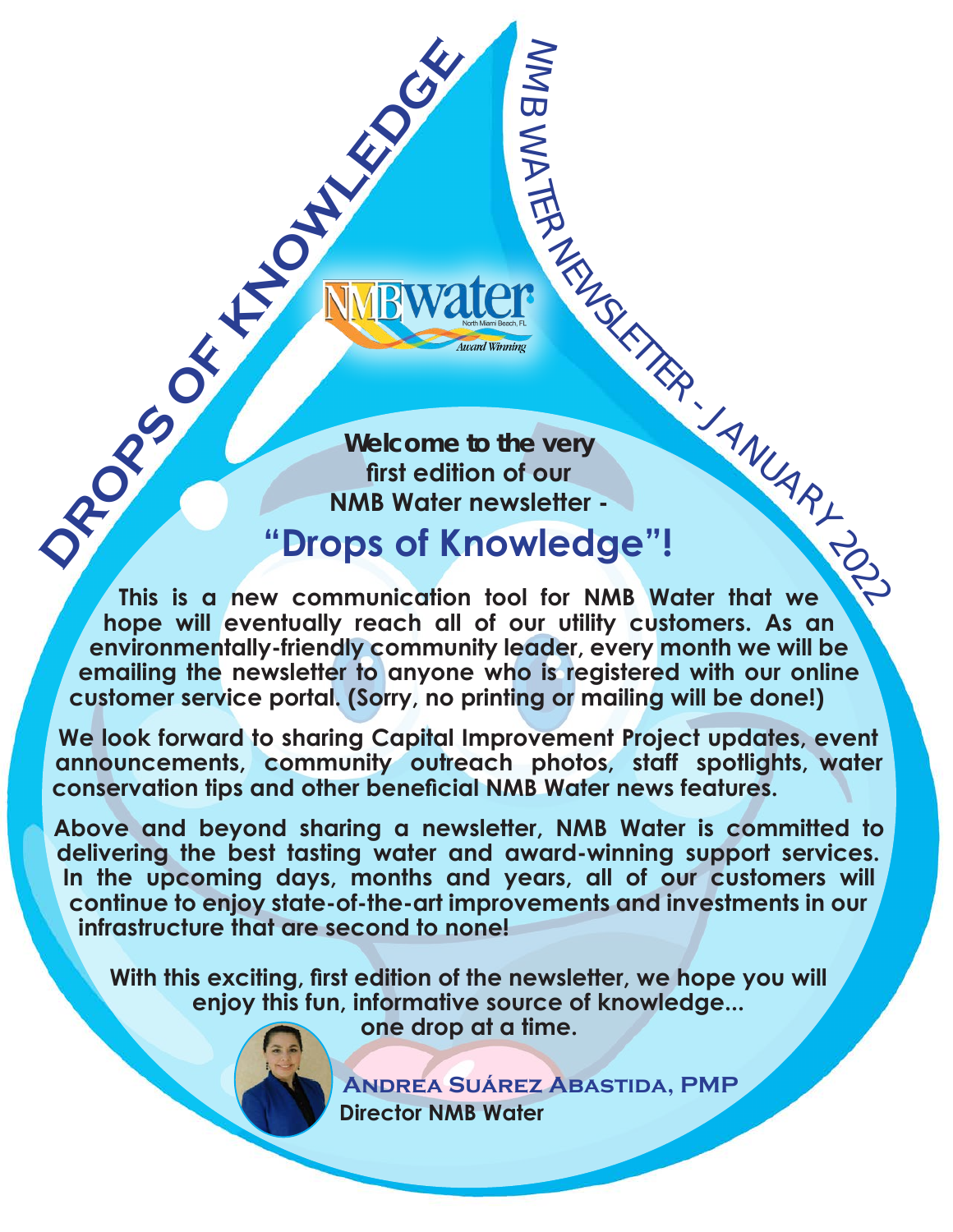- PAGE 2 NMB Water **A**<br>**A**<br>**BOUT**<br>**MMB**<br>**WATER**<br>provides reliable, high-quality water to more than 175,000 customers while protecting and preserving the environment for future generations. The regional utility currently serves customers in northern Miami-Dade County including North Miami Beach, Miami Gardens, Aventura, Sunny Isles Beach, Golden Beach, and portions of unincorporated Miami-Dade County. **Marking Every Drop County** 

 $\geq$ M  $\overline{\mathbf{C}}$ 

WA

TER

NEWSLETTER

Our water begins its journey from groundwater sources to the Norwood Water Treatment Plant, located in the City of Miami Gardens. This facility is staffed and operates 24-hours per day, 365 days per year. There the water is processed, blended, chlorinated for disinfection, fluoridated for dental-health purposes, and then distributed through our infrastructure to customers.

> **At NMB Water, we make every drop count!**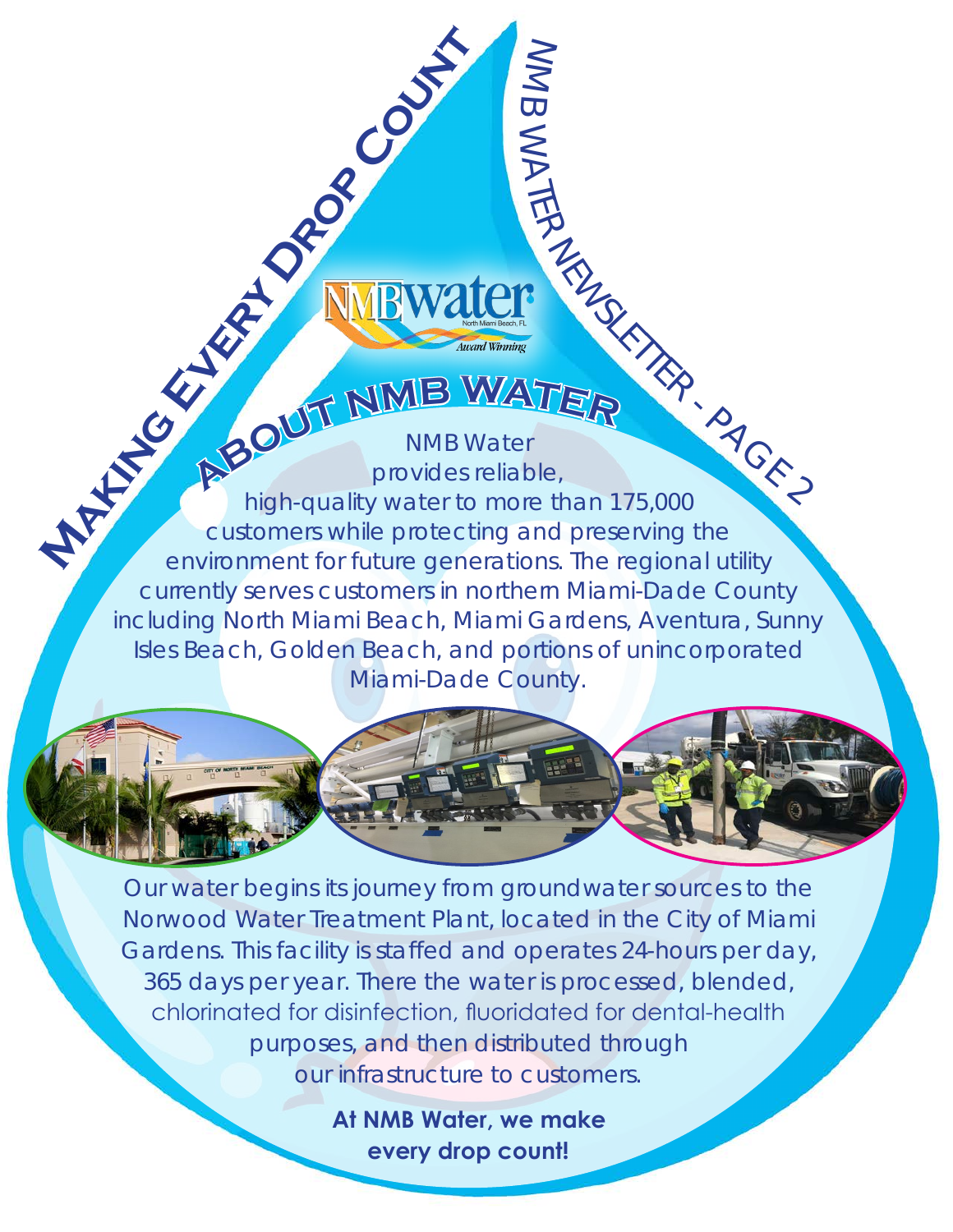**The City of North Might Development Plant, which processes The City of North Miami Beach owns and operates the Norwood Water Treatment Plant, which processes ground water from both the Biscayne and Floridan aquifers. A series of 20 production wells ranging in depth from approximately 60 to 1,250 feet extract up to 25 million gallons per day. This water is then passed through one of three treatment processes - lime softening, nanofiltration, or reverse osmosis. Once the water is treated, it then travels through our distribution system to homes and businesses. NORWOOD <br>
<b>round**<br>
oridan **B**<br>**Tr**<br>**E**<br>**E**<br> **E**<br> **E**<br> **E**<br> **E** er<br>
er<br>
siground<br>
Ils ranging in<br>
eet extract up<br>
is then passed<br>
- lime softening,<br>
osis.<br>
Is through our

 $\geq$ M  $\overline{\mathbf{C}}$ 

WA

TER

NEWSLETTER

**e nt**

 $\overline{\mathbf{E}}$ 

- PAGE 3

**We have taken great steps to improve our services and with great pride we are pleased to announce our drinking water exceeds all Federal and State requirements. Our utility professionals work around the clock to improve water quality and to protect our precious water resources. Throughout all of the challenges of the COVID pandemic, our NMB Water staff has made sure our customers have potable water when they need it the most. Along with the water demand increases and the ever evolving CDC guidelines, we have kept our customers and our professionals safe. lant**

> **We are committed to providing the highest quality water at a reasonable cost. We hope you continue to read our upcoming newsletters to learn more about the water you use daily.**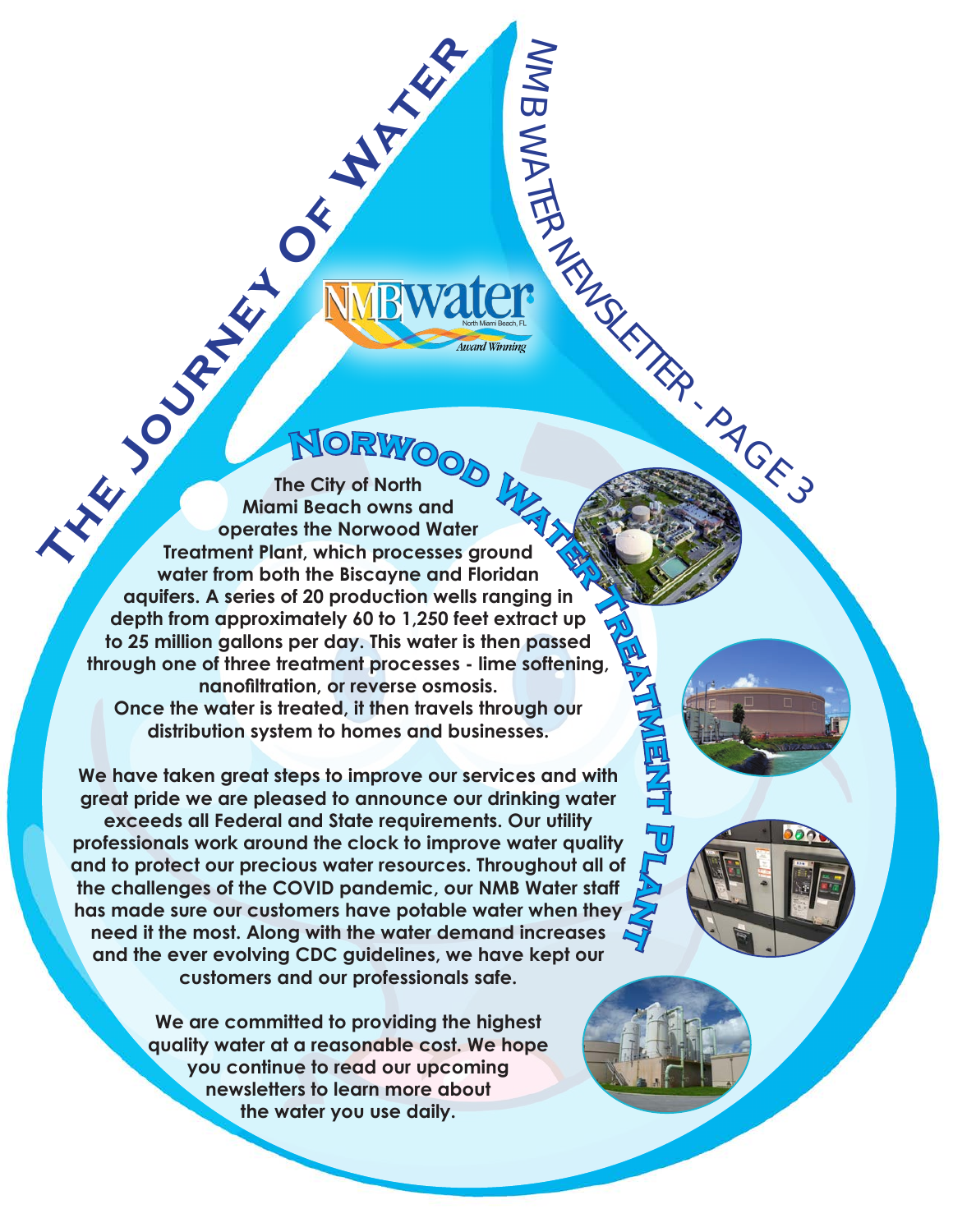NEWSLETTER **E**<br> **E**<br> **E**<br> **E**<br> **E**<br> **Disinfection of Water**<br>
Svet **Our Annual Chlorine Disinfection of the Water System**

 $\geq$ M  $\overline{\mathbf{C}}$ 

WA

TER





**NMB Water, in conjunction with the Miami-Dade Water and Sewer Department, annually performs maintenance involving chlorine disinfection of the water distribution system.**

- <sup>P</sup>AG<sup>E</sup> <sup>4</sup>

**Recently, from November 8th through the 21st, 2021, the Norwood Water Treatment Plant switched from chloramine to free chlorine disinfection, followed by system flushing through fire hydrants.** 

**This is very important since system disinfection and hydrant flushing provides for continued high quality water for all of our customers.**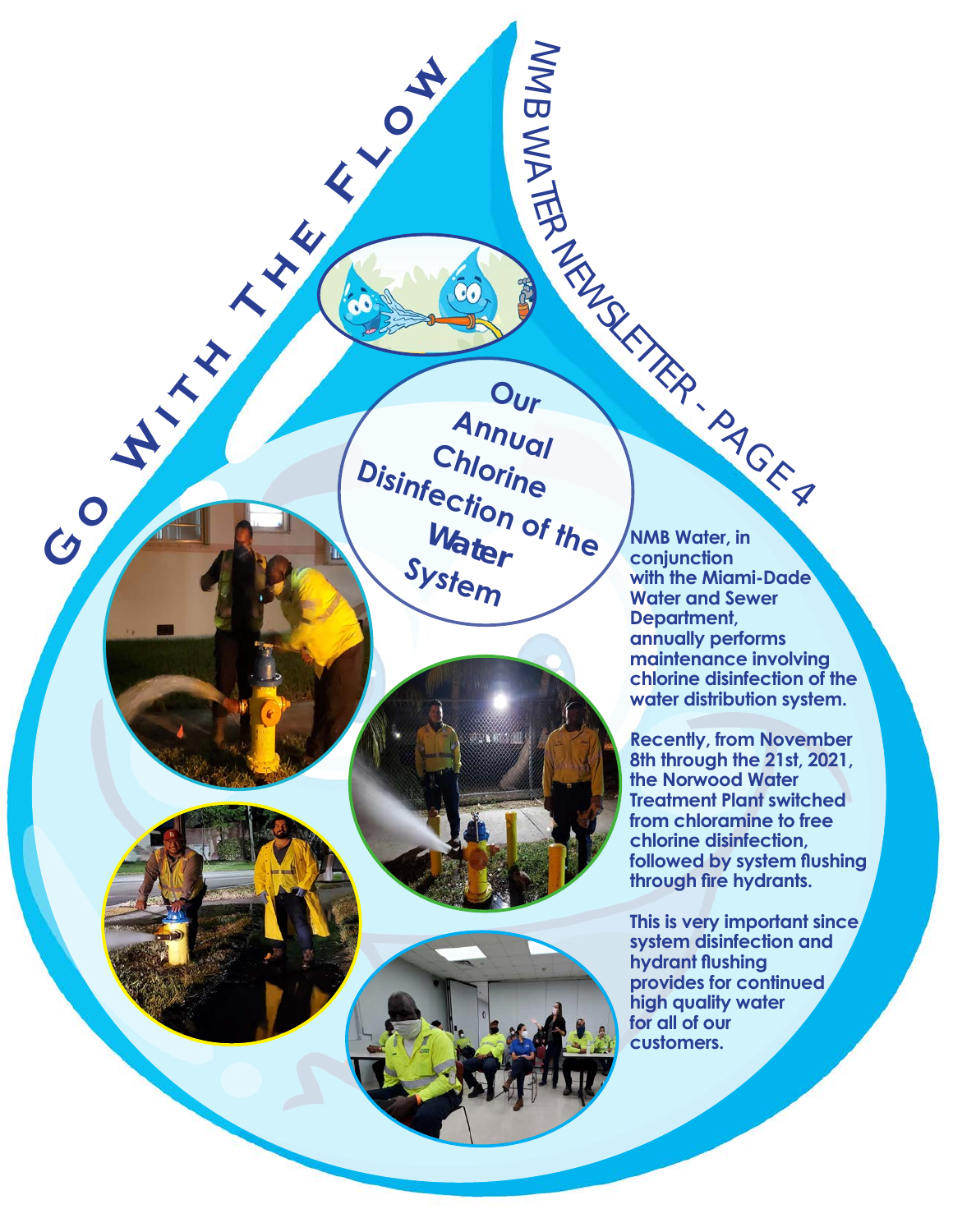**NMB Water** 

 $\geq$ M  $\overline{\mathbf{C}}$ 

WA

TER

NEWSLETTER

- PAGE 5

is investing in the future by improving your water system today!

**A DROP ITAL**<br>
A PROVIDED A DROP ITAL IN THE BUCKET SUBJECT OF A DROP ITAL IN THE BUCKET SOLUTION OF A DROP IN THE BUCKET SUBJECT OF A DROP ITAL AND A DROP ITAL ISLAM A DROP ITAL AND THE BUCKET SUBJECT OF A DROP ITAL AND A Approximately \$102,000,000 is being invested to enhance the quality of our water, reduce possible service interruptions and ensure compliance with Federal and Local regulatory requirements. **CAPITAL <b>IMP**<br>**i C**<br>**c**<br>**our water system today!**<br>**o2,000,000 is being invested to enhance**<br>er, reduce possible service interruptions and<br>h Federal and Local regulatory requirements. improving<br>
day!<br>
invested to enhance<br>
service interruptions and

Most Capital Improvement Projects are related to the replacement or repair of our existing infrastructure. The rest serve to install new infrastructure to benefit the growth of the City of North Miami Beach and customers throughout our entire service area. To keep rates low, we are financing these projects through long-term bonds and grants. **t**ach and<br>w, we<br>ants.<br>**P** 

We invite you to visit the Capital Improvement Program Dashboard on our web site at **NMBWATER.com**. All projects are updated regularly with the latest data to keep you informed. **M** 

> 化  $a$

 $\circledR$ m

a

M

 $e$ 

m

nt

 $a$  $\mathbb{D}$ 

 $\odot$ 

 $\mathbb{D}$ 

i m

 $\sqrt{\Delta}$ 

Click to track the progress & success of the CIP Program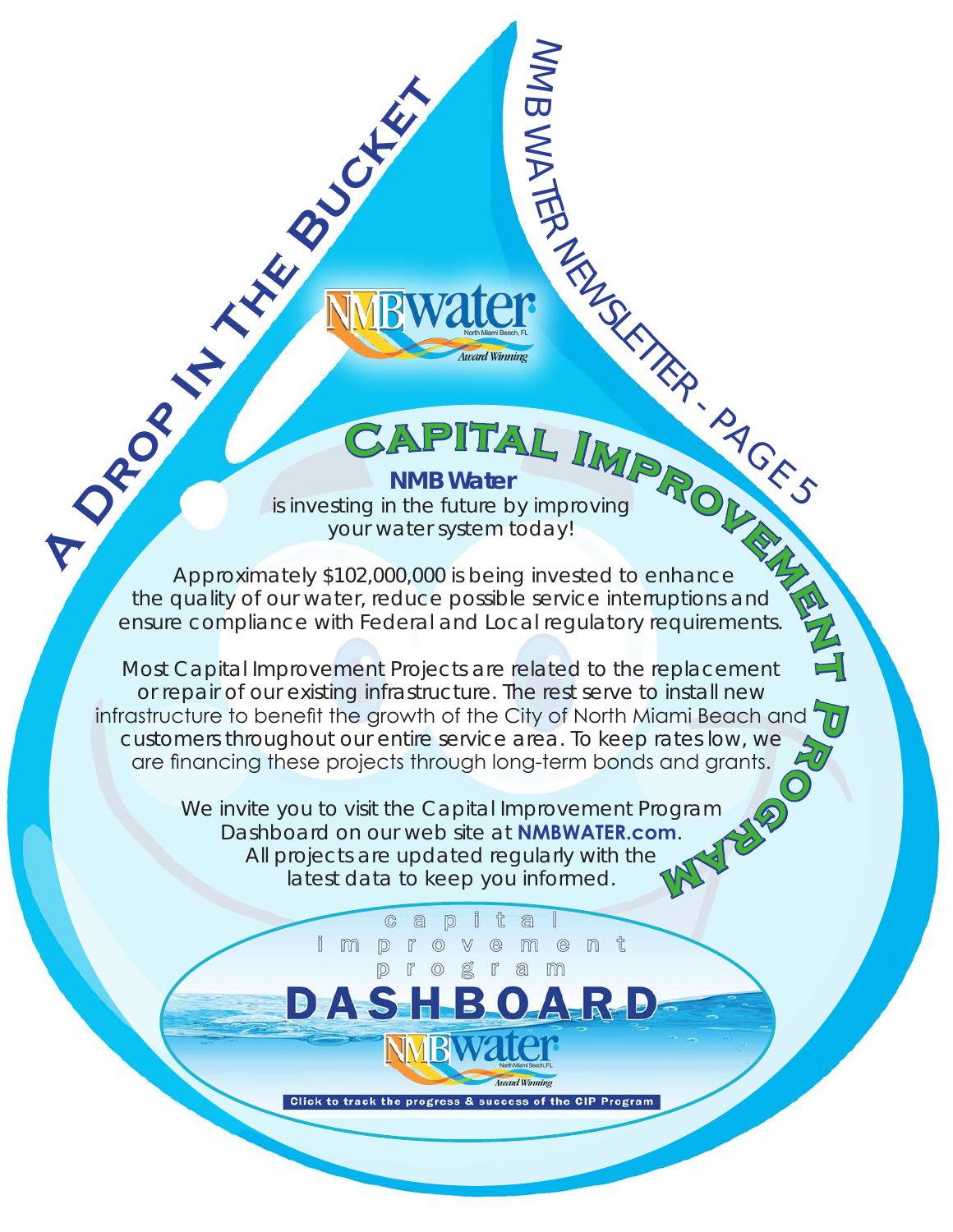## **1st CIP Project Complete 1st CIP Project**

NEWSLETTER

vater

 $\geq$ M  $\overline{\mathbf{C}}$ 

WA

TER

 $\frac{1}{\pi}$ <br> $\frac{1}{\pi}$ <br> $\frac{1}{\pi}$ **REFLECTION STREET CIP THE CAPTER OF THE CAPTER OF THE CAPTER OF THE CAPTER OF THE CAPTER OF THE CAPTER OF THE CAPTER OF THE CAPTER OF THE CAPTER OF THE CAPTER OF THE CAPTER OF THE CAPTER OF THE CAPTER OF THE CAPTER OF THE NE 183rd Street was the very first completed project for the Capital Improvement Program. In coordination with the Public Works Department, the finished project consisted of the construction of two (2) four foot wide bike lanes to connect the Snake Creek Canal to Greynolds Park.**

**NE**<br>183rd Street

**Bike** Lane **Ribbon-Cutting** 

**Ceremony** 

**NMB Water replaced the 8-inch City watermain along NE 183rd Street and also installed new fire hydrants, valves and connections.**

water

 The NMB Water portion of the projec<sup>t</sup> was part of the \$20.6 Million investment in System-wide Watermain Replacement Program.